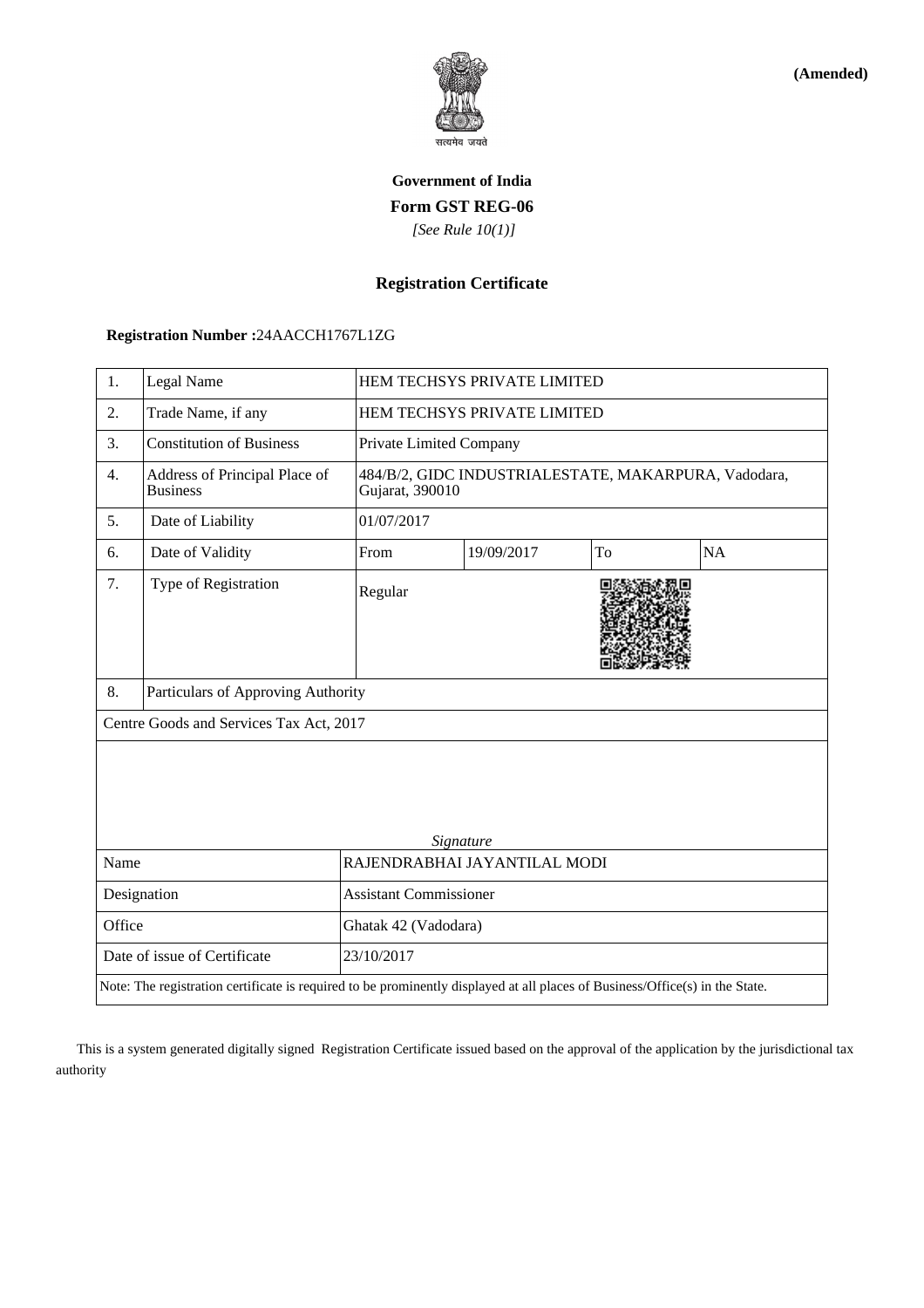#### **Details of Additional Place of Business(s)**



| <b>GSTIN</b>                                                  | 24AACCH1767L1ZG                    |  |  |  |
|---------------------------------------------------------------|------------------------------------|--|--|--|
| Legal Name                                                    | <b>HEM TECHSYS PRIVATE LIMITED</b> |  |  |  |
| Trade Name, if any                                            | <b>HEM TECHSYS PRIVATE LIMITED</b> |  |  |  |
| Total Number of Additional Places of Business(s) in the State |                                    |  |  |  |